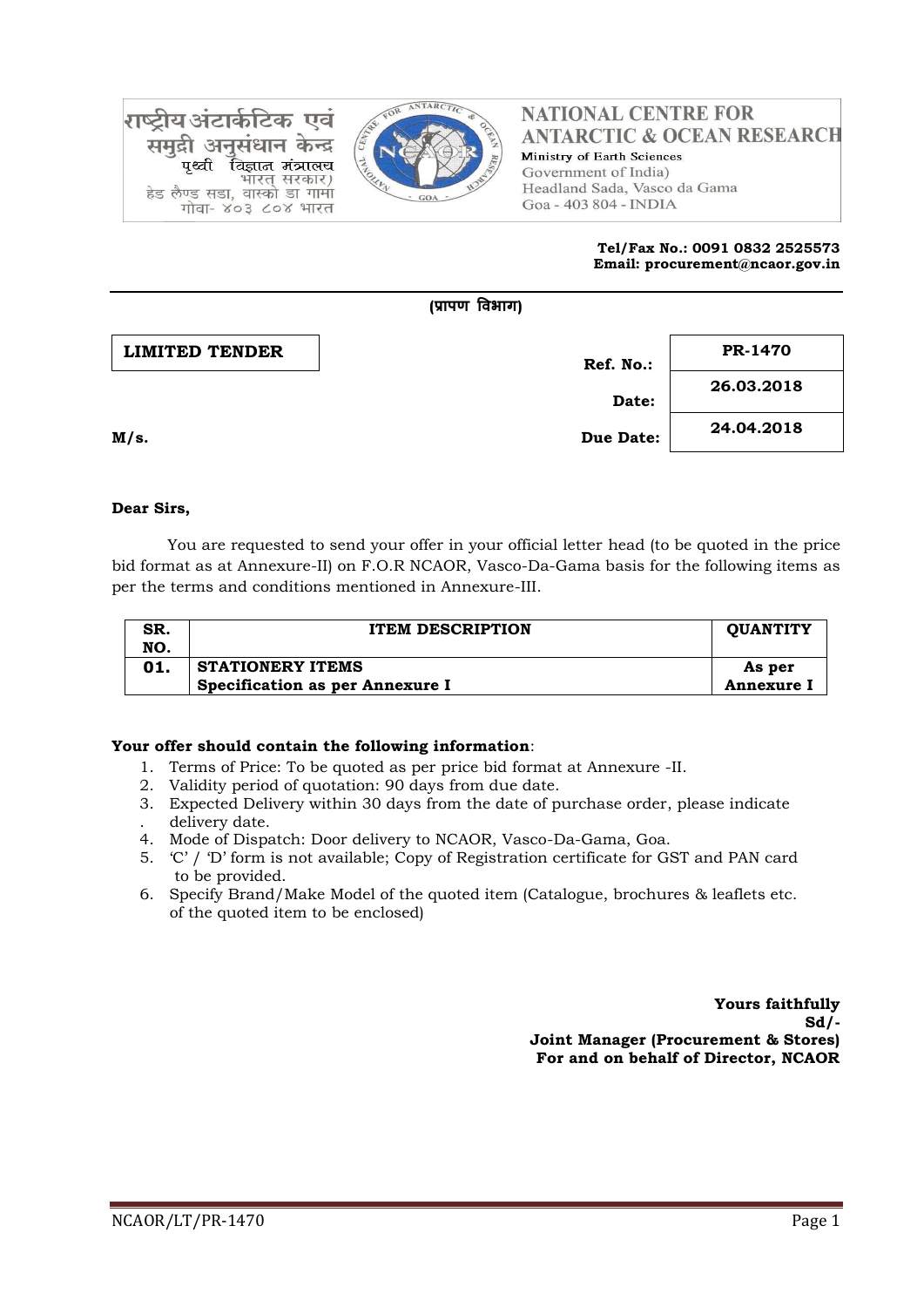| Sr.                     | Description                                  | Quantity        |
|-------------------------|----------------------------------------------|-----------------|
| No                      |                                              |                 |
| $\mathbf{1}$            | Cello tape 1"                                | <b>200 Nos</b>  |
| $\overline{\mathbf{2}}$ | Duster cloth White                           | 200 Nos         |
| $\overline{\mathbf{3}}$ | Paper Cutter                                 | <b>100 Nos</b>  |
| 4                       | White Board Marker                           | 200 Nos         |
| 5                       | Correction Pen                               | <b>100 Nos</b>  |
| 6                       | Scissor medium                               | <b>100 Nos</b>  |
| $\overline{\mathbf{7}}$ | Stapler Machine No.10                        | <b>100 Nos</b>  |
| 8                       | Register 200 Pages. (Long Size) (Hard Cover  |                 |
|                         | Plastic coated)                              | <b>100 Nos</b>  |
| 9                       | Permanent Marker Blue & Black                | 100 Each        |
| 10                      | <b>Blue Pen</b>                              | 1000 Nos        |
| 11                      | Scale Stainless Steel 30 cms.                | 50 Nos          |
| 12                      | Binder clip big size 32mm                    | $100$ Box       |
| 13                      | Plastic Folder with Both side pocket A4 size | 1000 Nos        |
| 14                      | Gem Clips (Plastic coated)                   | $100$ Box       |
| $\overline{15}$         | Duster Cloth Orange                          | <b>200 Nos</b>  |
| 16                      | File board with two side flap                | 1000 Nos        |
| 17                      | Battery AA                                   | 200 Nos         |
| 18                      | <b>Battery AAA</b>                           | <b>200 Nos</b>  |
| 19                      | Stapler Pin No.10                            | 200 Box         |
| 20                      | Stapler Pin 24/6                             | 200 Box         |
| 21                      | Cardboard Box files                          | 500 Nos         |
| 22                      | Prompt 1x3                                   | 200 Pkt.        |
| 23                      | Plastic L Folder                             | <b>1000 Nos</b> |
| 24                      | Paper Punch Single hole                      | <b>100 Nos</b>  |
| 25                      | Stick on Pad 3x3                             | 200 Pkt         |
| 26                      | Brown Tape 2"                                | <b>200 Nos</b>  |
| 27                      | Register 300 Pages. (Long Size) (Hard Cover  | 50 Nos          |
|                         | Plastic coated)                              |                 |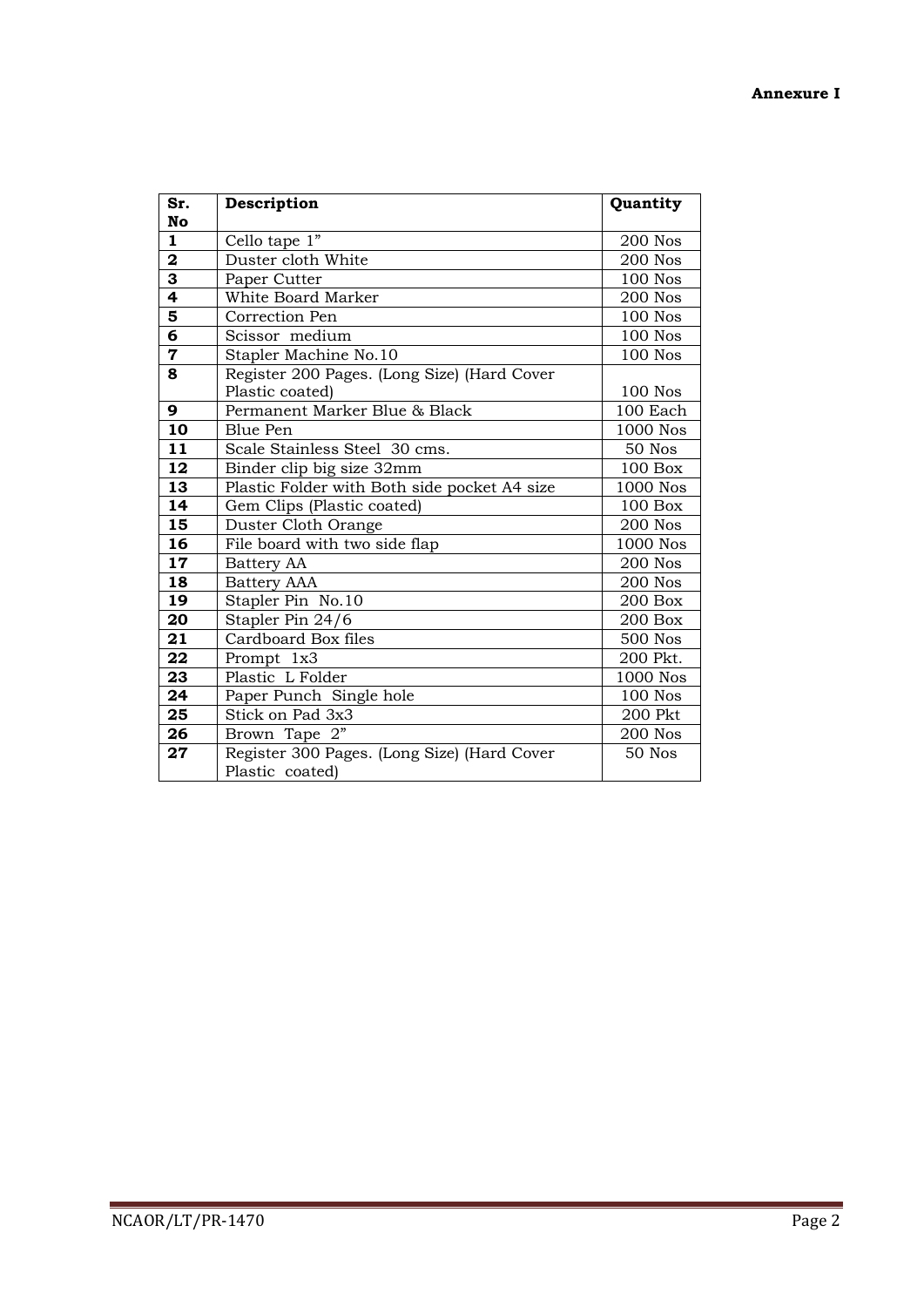**ANNEXURE II**

### **PRICE BID FORMAT**

 **To be quoted in the following format only on F.O.R, NCAOR, Vasco Da Gama, Goa Basis.**

| Sr.<br>No.     | <b>Item Description &amp; Specifications</b>    | Quanti<br>ty      | Unit rate<br>Quoted<br>in INR<br>(after<br>offering<br>maximu<br>m<br>discount) | <b>Total</b><br>(Col.1x)<br>Col.2) | <b>GST</b><br>Amount<br>& %<br>applied | <b>Total Quoted</b><br>Amount in<br><b>INR</b> (should<br>not be more<br>than MRP)<br>$(Co1.3 + Co1.4)$ |
|----------------|-------------------------------------------------|-------------------|---------------------------------------------------------------------------------|------------------------------------|----------------------------------------|---------------------------------------------------------------------------------------------------------|
|                |                                                 | (Col. 1)          | (Col.2)                                                                         | (Col.3)                            | (Col.4)                                | (Col.5)                                                                                                 |
| $\mathbf{1}$   | Cello tape $1"$                                 | 200               |                                                                                 |                                    |                                        |                                                                                                         |
|                |                                                 | <b>Nos</b>        |                                                                                 |                                    |                                        |                                                                                                         |
| $\overline{2}$ | Duster cloth White                              | 200               |                                                                                 |                                    |                                        |                                                                                                         |
|                |                                                 | <b>Nos</b>        |                                                                                 |                                    |                                        |                                                                                                         |
| 3              | Paper Cutter                                    | 100               |                                                                                 |                                    |                                        |                                                                                                         |
|                |                                                 | <b>Nos</b>        |                                                                                 |                                    |                                        |                                                                                                         |
| 4              | White Board Marker                              | 200               |                                                                                 |                                    |                                        |                                                                                                         |
|                |                                                 | <b>Nos</b>        |                                                                                 |                                    |                                        |                                                                                                         |
| 5              | Correction Pen                                  | 100               |                                                                                 |                                    |                                        |                                                                                                         |
|                |                                                 | <b>Nos</b>        |                                                                                 |                                    |                                        |                                                                                                         |
| 6              | Scissor medium                                  | 100               |                                                                                 |                                    |                                        |                                                                                                         |
|                |                                                 | <b>Nos</b>        |                                                                                 |                                    |                                        |                                                                                                         |
| $\overline{7}$ | Stapler Machine No.10                           | 100               |                                                                                 |                                    |                                        |                                                                                                         |
|                |                                                 | <b>Nos</b>        |                                                                                 |                                    |                                        |                                                                                                         |
| 8              | Register 200 Pages. (Long Size) (Hard           | 100               |                                                                                 |                                    |                                        |                                                                                                         |
|                | Cover Plastic coated)                           | <b>Nos</b>        |                                                                                 |                                    |                                        |                                                                                                         |
| 9              | Permanent Marker Blue & Black                   | 100               |                                                                                 |                                    |                                        |                                                                                                         |
|                |                                                 | Each              |                                                                                 |                                    |                                        |                                                                                                         |
| 10             | <b>Blue Pen</b>                                 | 1000              |                                                                                 |                                    |                                        |                                                                                                         |
|                |                                                 | <b>Nos</b>        |                                                                                 |                                    |                                        |                                                                                                         |
| 11             | Scale Stainless Steel 30 cms.                   | <b>50 Nos</b>     |                                                                                 |                                    |                                        |                                                                                                         |
| 12             | Binder clip big size 32mm                       | 100               |                                                                                 |                                    |                                        |                                                                                                         |
|                |                                                 | Box               |                                                                                 |                                    |                                        |                                                                                                         |
| 13             | Plastic Folder with Both side pocket A4<br>size | 1000              |                                                                                 |                                    |                                        |                                                                                                         |
|                |                                                 | <b>Nos</b>        |                                                                                 |                                    |                                        |                                                                                                         |
| 14             | Gem Clips (Plastic coated)                      | 100               |                                                                                 |                                    |                                        |                                                                                                         |
|                |                                                 | Box               |                                                                                 |                                    |                                        |                                                                                                         |
| 15             | Duster Cloth Orange                             | 200<br><b>Nos</b> |                                                                                 |                                    |                                        |                                                                                                         |
| 16             | File board with two side flap                   | 1000              |                                                                                 |                                    |                                        |                                                                                                         |
|                |                                                 | <b>Nos</b>        |                                                                                 |                                    |                                        |                                                                                                         |
| 17             | Battery AA                                      | 200               |                                                                                 |                                    |                                        |                                                                                                         |
|                |                                                 | <b>Nos</b>        |                                                                                 |                                    |                                        |                                                                                                         |
| 18             | <b>Battery AAA</b>                              | 200               |                                                                                 |                                    |                                        |                                                                                                         |
|                |                                                 |                   |                                                                                 |                                    |                                        |                                                                                                         |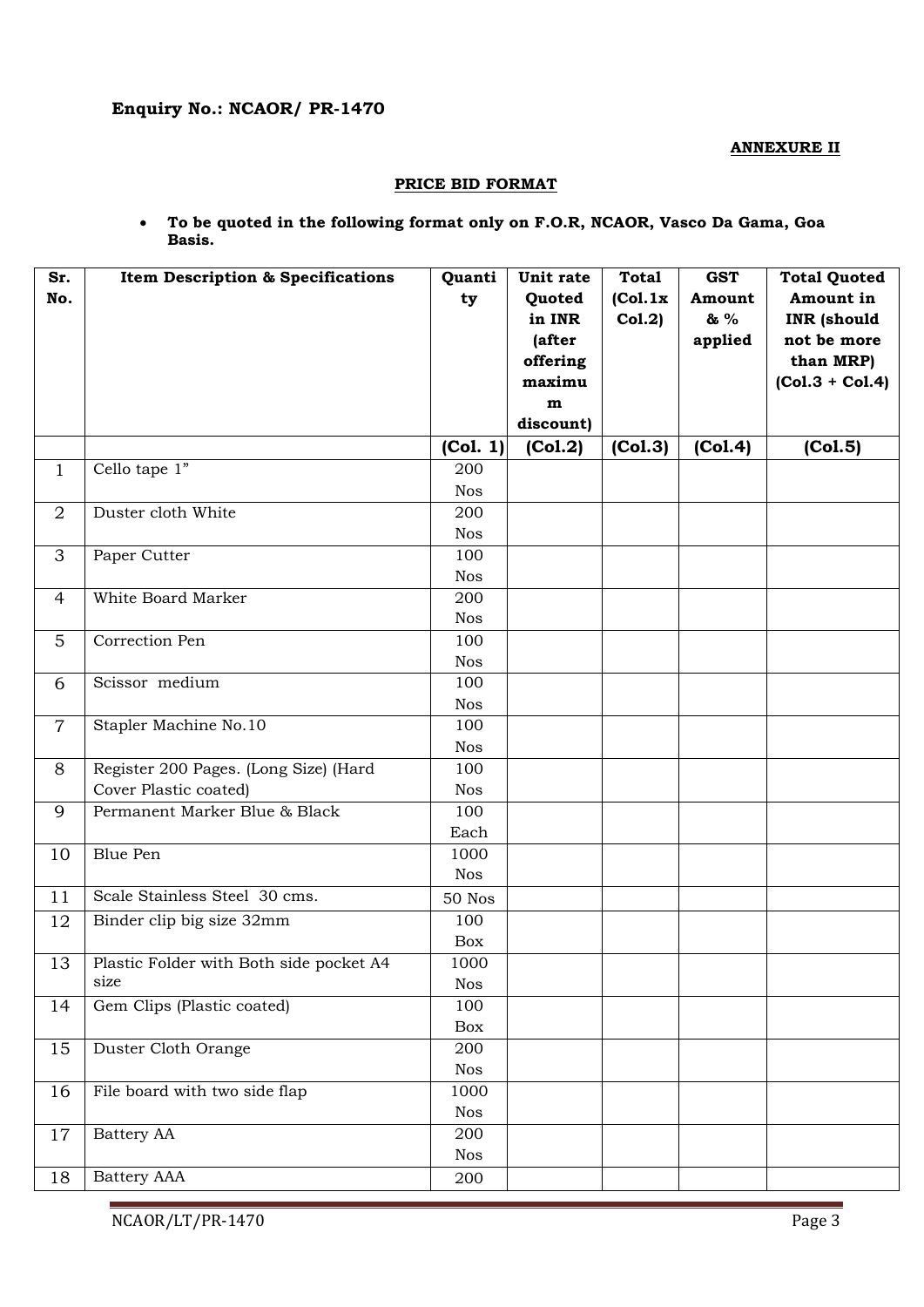|    |                                         | <b>Nos</b> |                    |
|----|-----------------------------------------|------------|--------------------|
| 19 | Stapler Pin No.10                       | 200        |                    |
|    |                                         | <b>Box</b> |                    |
| 20 | Stapler Pin 24/6                        | 200        |                    |
|    |                                         | <b>Box</b> |                    |
| 21 | Cardboard Box files                     | 500        |                    |
|    |                                         | <b>Nos</b> |                    |
| 22 | Prompt 1x3                              | 200        |                    |
|    |                                         | Pkt.       |                    |
| 23 | Plastic L Folder                        | 1000       |                    |
|    |                                         | <b>Nos</b> |                    |
| 24 | Paper Punch Single hole                 | 100        |                    |
|    |                                         | <b>Nos</b> |                    |
| 25 | Stick on Pad 3x3                        | 200 Pkt    |                    |
| 26 | Brown Tape 2"                           | 200        |                    |
|    |                                         | <b>Nos</b> |                    |
| 27 | Register 300 Pages. (Long Size) (Hard   | 50 Nos     |                    |
|    | Cover Plastic coated)                   |            |                    |
|    |                                         |            | <b>Grand Total</b> |
|    |                                         |            |                    |
|    | Total amount inclusive of GST in words: |            |                    |
|    |                                         |            |                    |
|    |                                         |            |                    |

- **GSTN:\_\_\_\_\_\_\_\_\_\_\_\_\_\_\_\_\_\_\_\_\_\_\_\_\_\_\_**
- **1. Validity: 90 days from the due date of tender.**
- **2. Delivery on or before: \_\_\_\_\_\_\_\_\_\_\_\_\_\_\_\_\_\_\_\_\_\_**
- **I/We accept all the terms & conditions of the enquiry and in case of award of purchase order we will supply goods as above.**

**Signature: Designation:**

 **Bidders Name with address & Seal:**

**Phone No.:**

 **Email Address:**

**Date**:-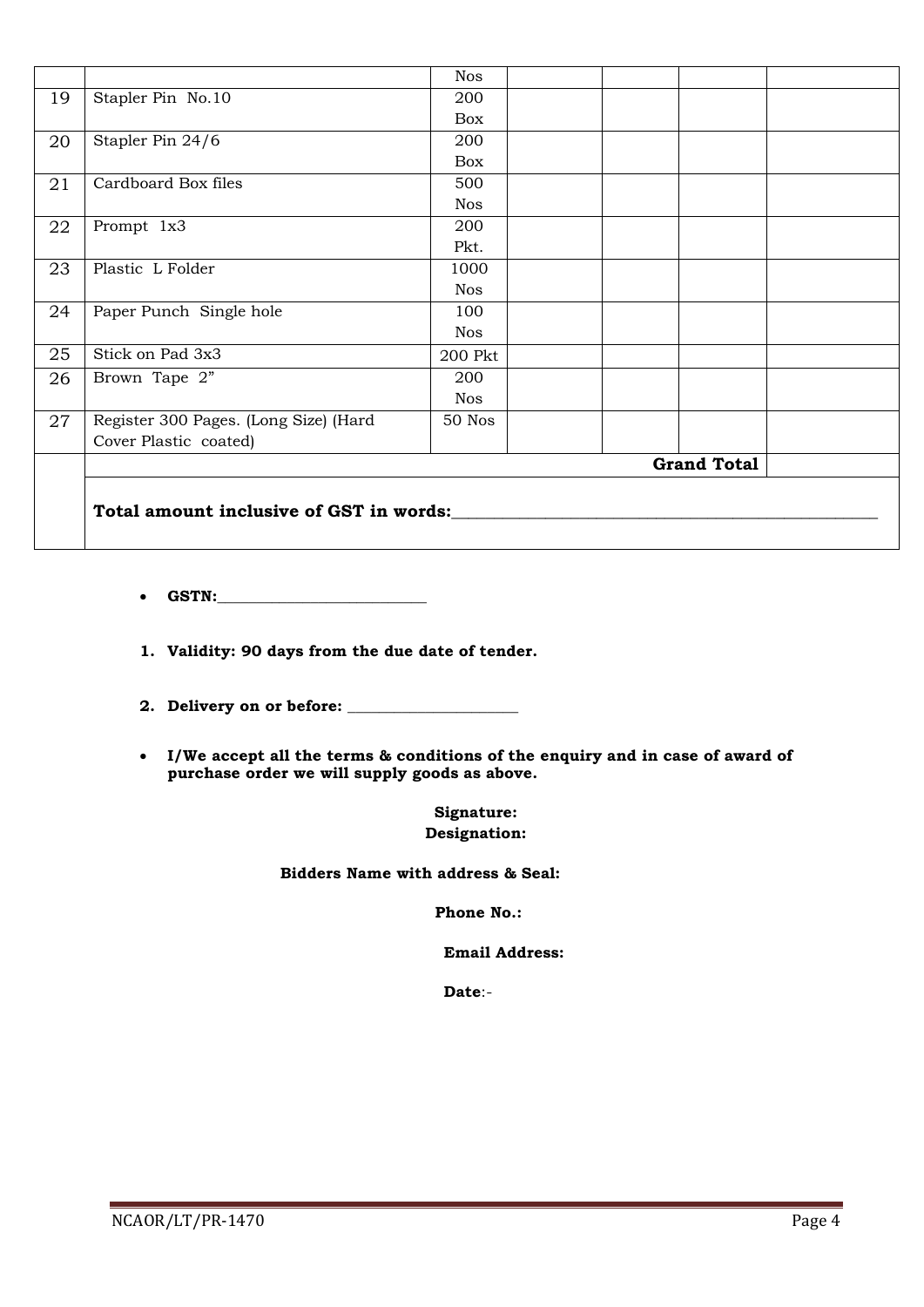# **PURCHASE ENQUIRY – GENERAL TERMS AND CONDITIONS**

1. This quotation and any order resulting from this Enquiry shall be governed by Terms and Conditions mentioned in this enquiry.

2. Where counter terms and conditions of business have been offered by this supplier, we shall not be deemed to be governed by these unless our specific written/ acceptance there of has been given.

3. No conditions and terms notice of which has not been given by the Supplier while submitting quotation will be considered by us if put forward in subsequent correspondence.

4. **Quotation:** Quotation should be **submitted only in given price bid format (Annexure II)** in a sealed envelope super scribed with Enquiry Number and Due Date and the same must reach our office on or before the Due Date. Quotations should preferably be typed and without any corrections and over writings.

5. **Specifications:** Materials should be offered strictly conforming to our specification. The deviation in specification if any should be clearly indicated by the supplier in his quotation. The supplier should also indicate make/type No. of the materials offered. Vague terms such as Best Indian, Best Indigenous. Imported Make should not be used.

6. The rate quoted against each should be in units stated in the Enquiry. Where quotations are in terms of units other than those specified, relationship between the two sets of units must be furnished.

7. **Samples:** Samples where asked for shall be submitted, free of all charges and should reach us before the Due Date of the Enquiry. Sample must be carefully packed and labeled clearly with enquiry No. & due date. We shall not be responsible in any way for the loss or damage of samples due to any reasons whatsoever. In the event of the non-acceptance of offer, supplier will have to remove the samples at his own expenses.

8. **Terms of prices:** Quotation should be submitted on F.O.R. Vasco or F.O.R. Destination price including transit Insurance. Preference will be given to such quotations. For quotations Ex-Works, Ex- godown/ F.O.R. Dispatching Station, the approximate packing, forwarding & freight should be indicated by the supplier. Quotations from Local Suppliers should be delivered at our stores.

9. **Validity:** The quotation should remain valid for a **minimum period of 90 days from the Due Date of the Enquiry.** 

10. **Sales Tax: NCAOR is not entitled to issued Form C or D**. No Sales Tax or any other tax shall be payable by us unless payment of the same is specifically mentioned by the suppliers in their quotation and same is legally leviable.

11. **NCAOR is exempted from payment of Custom duty as per Government notification.**